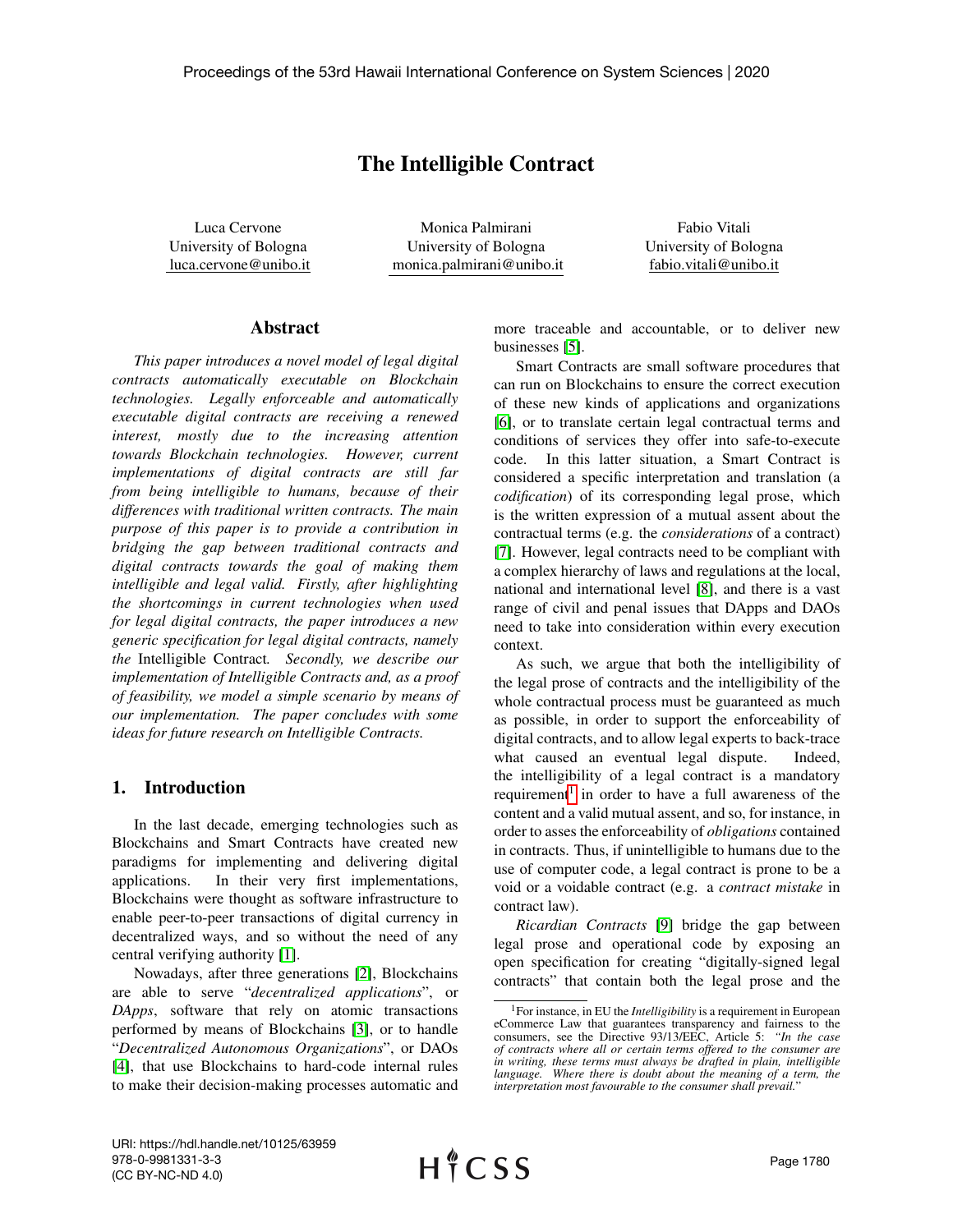executable code and other information bits that ensure human as well as computer readability. Ricardian Contracts establish therefore a first necessary step forward to intelligible and legally enforceable Smart Contracts, but they still lack in representational power for the complex technicalities that traditional written contracts may contain in their legal prose [\[10\]](#page-9-3). Among the many re-interpretations and extensions of Ricardian Contracts, the *Smart Contracts Templates* specification, and its implementation, introduce essential requirements and design options to better address the serialization of the legal prose of contracts and their link to operational code [\[11\]](#page-9-4). Unfortunately, Smart Legal Templates still lack in important aspects with regards to intelligibleness of contracts to humans and their readability by machines. Hence, the first research question that we try to address in this paper is the following:

> *RQ1*: Is it possible to define a model for legal digital contracts that are intelligible to humans and readable by machines?

Our proposal is another type of Ricardian Contract that we *purposefully* call "Intelligible Contract"[2](#page-1-0) . In our model, not simply the specific clauses of the contract, but the whole legal context of the contract is considered and mapped to the operational code. In addition, an explicit specification of the execution environment of the operational code itself is specified. After having exposed our model we tried to address our second research question, namely:

> *RQ2*: Is it possible to use standard technologies to implement intelligible legal, digital and automatically executable contracts?

To address our second research question we identified standard technologies already used in legal domain, such as the Akoma Ntoso standard [\[12\]](#page-9-5) and the LegalRuleML standard [\[13\]](#page-9-6), and we used them in an implementation of our proposal that is suitable to model a real-world scenario. Eventually, we discussed our implementation and we highlighted possible future researches on Intelligible Contracts.

The paper is structured as follows: in the next section, we expose the methodology this paper is based on. In section 3, we provide an in-depth background of Smart Contracts, Ricardian Contracts and Smart Legal Templates. Section 4 provides definitions, requirements and implementation of our proposal, the Intelligible Contract. In section 5 we model a sample use case, as a proof of concept for Intelligible Contracts, and in section 6 we discuss our solution and we draw some conclusions and future research directions.

# 2. Methodology

Our research is the result of a long activity of theoretical studies on the application of modern technological concepts in legal domains, and here on reducing gaps between digital contracts and traditional legal contracts. In order to address our research questions we have: (1) reviewed the existing literature so as to identify technologies and models that have already tried to link legal prose to its operational and legal context, in particular Ricardian Contracts and Smart Contracts Templates; (2) highlighted the pros and cons of these approaches in light of issues we have exposed about the intelligibility and legal validity of contracts; (3) proposed a new model called "Intelligible Contract" that is suitable to fill the gaps we identified; (4) given a formal definition of our model in line with previous existing proposal; (5) verified the feasibility of our model by proposing possible implementations based on standardized and widely-used technologies; (6) discussed the implications of our model and our implementation, and (7) identified desirable developments for the future.

# 3. Background and Motivations

In this section we describe concepts and technologies that impact on the issues, and motivations behind their adoption in our research for modelling Intelligible Contracts.

# 3.1. From Blockchains to Smart contracts

Blockchains (hereinafter BCs) are special kinds of digital databases that brought disruptive innovations by means of few concepts.

Firstly, BCs are immutable databases, for they are append-only databases. Each new block of data carries a hash of the previous one so that the integrity of existing data can be verified every time a new block is added [\[1\]](#page-8-0). Thus, this mechanism creates a "*chain*" of "*blocks*" of data.

Secondly, BCs are "*distributed*" to the extent that data contained in a BC is potentially hosted on any of the nodes that belong to the network of the BC. Whenever an authority is needed to grant the access to the network then the BC is a "*permissioned*" one. If the access and the interaction with the BC is open and public, so that

<span id="page-1-0"></span><sup>2</sup>As specified, *any* legal contract must be intelligible to both parties in order to allow them to fully comprehend their *obligations* and their rights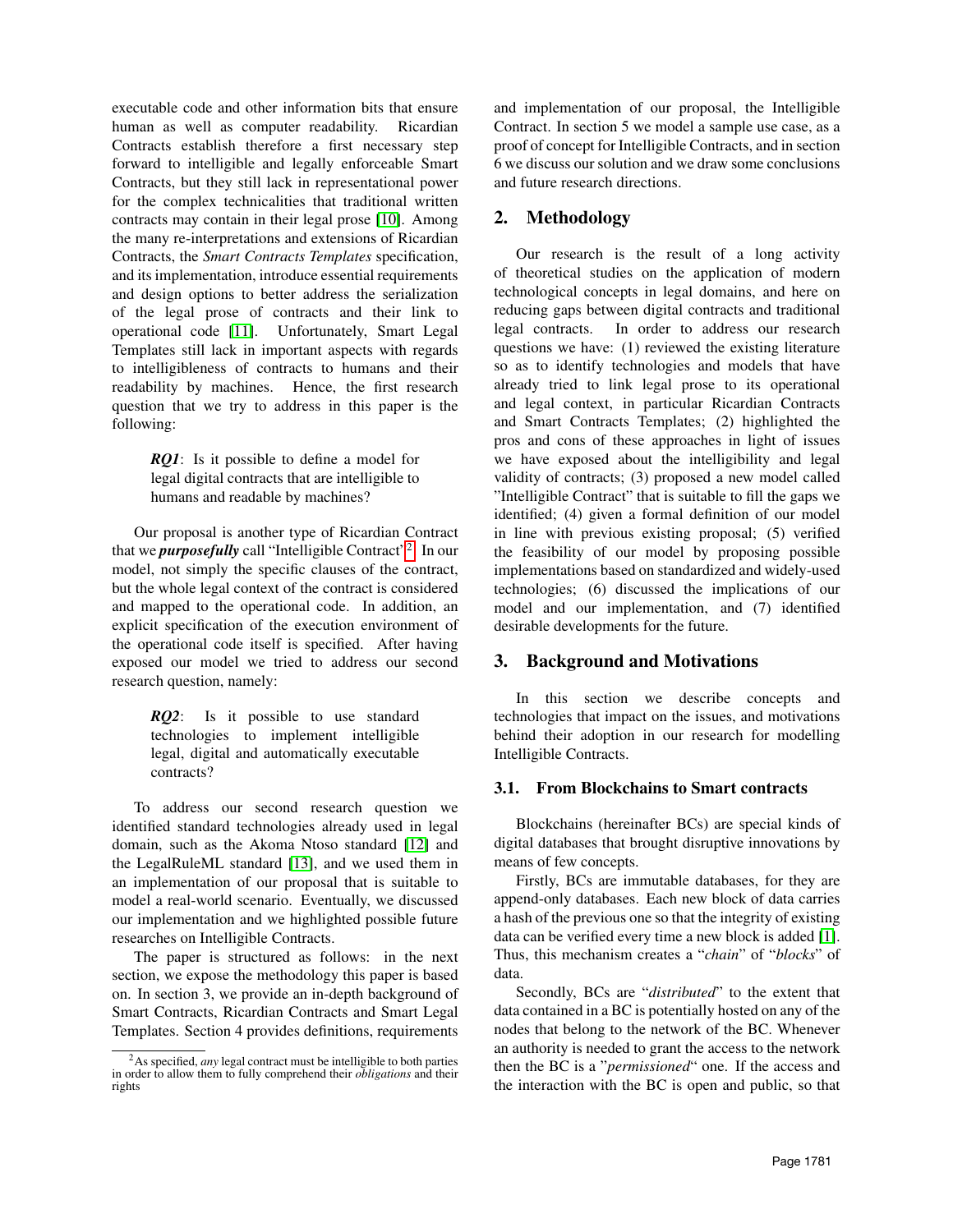participants can be anonymous or pseudo-anonymous, then the BC is named "*permissionless*". [\[14\]](#page-9-7).

Thirdly and lastly, BCs are "*decentralized*" (or at least "*partially-decentralized*"), meaning that participants can reach an agreement on the correct status of the BC without trusting each other [\[15\]](#page-9-8).

By mixing the above concepts in many different ways, in the last decade BCs have evolved over at least three separate generations [\[2\]](#page-8-1). In their first generation, the *Digital Currency* generation, BCs such as BitCoins [\[1\]](#page-8-0) were able to create digital currency and to handle transactions between users. In their second generation, the *Contracts* generation, BCs features were extended to more complex financial services, such as digital assets exchanges, loans, mortgages, and so on. In the third generation, the *Digital Society* generation, BCs are used to handle many every-day and real-life situations, introducing new paradigms to create applications or organizations, such as Decentralized Applications and Decentralized Autonomous Organizations, that can be applied in both private and institutional contexts [\[16\]](#page-9-9).

In order to handle the complex applications they are intended to serve, BCs belonging to the second and the third generation, such as the permissionless Ethereum BC [\[3\]](#page-8-2) and, with some simplifications, the permissioned Hyperledger BC [\[17\]](#page-9-10), allow developers to publish Smart Contracts that can be executed in a safe and tamper-proof way.

### 3.2. Smart Contracts

Smart Contracts (hereinafter SCs) are small software procedures run on BCs to ensure their correct execution [\[6\]](#page-8-5). SCs are often used to handle the business logic of DAPPs, sometimes introducing novel models of markets and economies [\[2\]](#page-8-1). For instance, the CryptoKitties dApp uses SCs for trading non-fungible digital assets, or unique digital items represented as images of cute kittens, whose data and metadata are hashed and stored on BCs [\[5\]](#page-8-4).

In simple contexts, SCs can execute automatically certain terms of legal contracts between parties, and they can enforce clauses of contracts without lawyers or central authorities [\[18\]](#page-9-11) but, the term "*contract*" has a precise meaning in the legal world<sup>[3](#page-2-0)</sup>, while here a SC is basically a software procedure that is automatically executed whenever specific

pre-programmed and pre-agreed conditions are met [\[8\]](#page-9-1). However, even considering the limited scope of the definition of "contract" in the BC domain, SCs must be considered as translations of fragments of the *legal prose* of a contract into an executable piece of code [\[7\]](#page-9-0). For this reason, given also the current hype on BCs, we argue, several countries are regulating SCs in order to give them a clear legal status<sup>[4](#page-2-1)</sup>, and in order to legally enforce the probative value of their executions (the *evidential* value) or of their life-cycle (e.g. the *rescission* from the contract, the *termination* of the contract, and so on).

Therefore, currently, SCs and more generically digital contracts, can be already used with world-wide enforceable value when they are built under some conditions, defined at international level by the UNICITRAL texts [\[19\]](#page-9-12), following the principles of "non-discrimination" and "technological neutrality". Additionally, if the digital contract is digitally signed, for example by using technologies compliant to the eIDAS Regulation technical specifications applicable in the European jurisdiction [\[20\]](#page-9-13), the principle of "functional equivalence" to the traditional paper contracts is maintained. In USA the Uniform Electronic Transactions Act (UETA) and Global and National Commerce Act (E-SIGN) are the legal bases for the state-by-state application of rules concerning the enforceability of the execution of SCs [\[21\]](#page-9-14).

However, we agree with UNICITRAL experts of the eCommerce working group [\[22\]](#page-9-15), so we argue that the real crucial issue is the *liability in case of torts*, given that, so far, SCs fail to supply the features connected to the complex hierarchy of laws and regulations of real contracts, referenced implicitly or explicitly in the legal prose they use. For instance, at the state of the art, it is not possible to assess the unequivocal and free willingness of the parties to accept the terms of contracts executed by a SCs, and this may lead to several penal and civil implications.

So, given the current implementations of SCs, many aspects are on a shaky legal ground, [\[23\]](#page-9-16). For these reasons, there is the need to identify technologies that allow to serialize contracts in a way that they are more intelligible and readable both by machines and by humans. We found an initial answer in Ricardian Contracts and Smart Contracts Templates, described in the next section.

<span id="page-2-0"></span><sup>3</sup>A legal contract is the meeting of two or many minds (mutual agreement between parties) concerning an offer that is identically accepted under considerations. For instance, a contract in Italy is valid only if some pre-conditions are respected following art. 1325 of the Italian Civil Code. One of them are the identification of parties, the expressed willingness to agree, the clearness of the scope, the definition of the object, the understandability of the conditions and, as said before, the intelligibility of the clauses and the format.

<span id="page-2-1"></span><sup>4</sup>For instance, the Italian Government has enacted Decree Law n. 135 at 14 December 2018, also known as "Decreto Semplificazioni" (the simplification act) that defines smart contracts as computable programs using distributed ledger technology, whose execution produces legal effects between identified parties.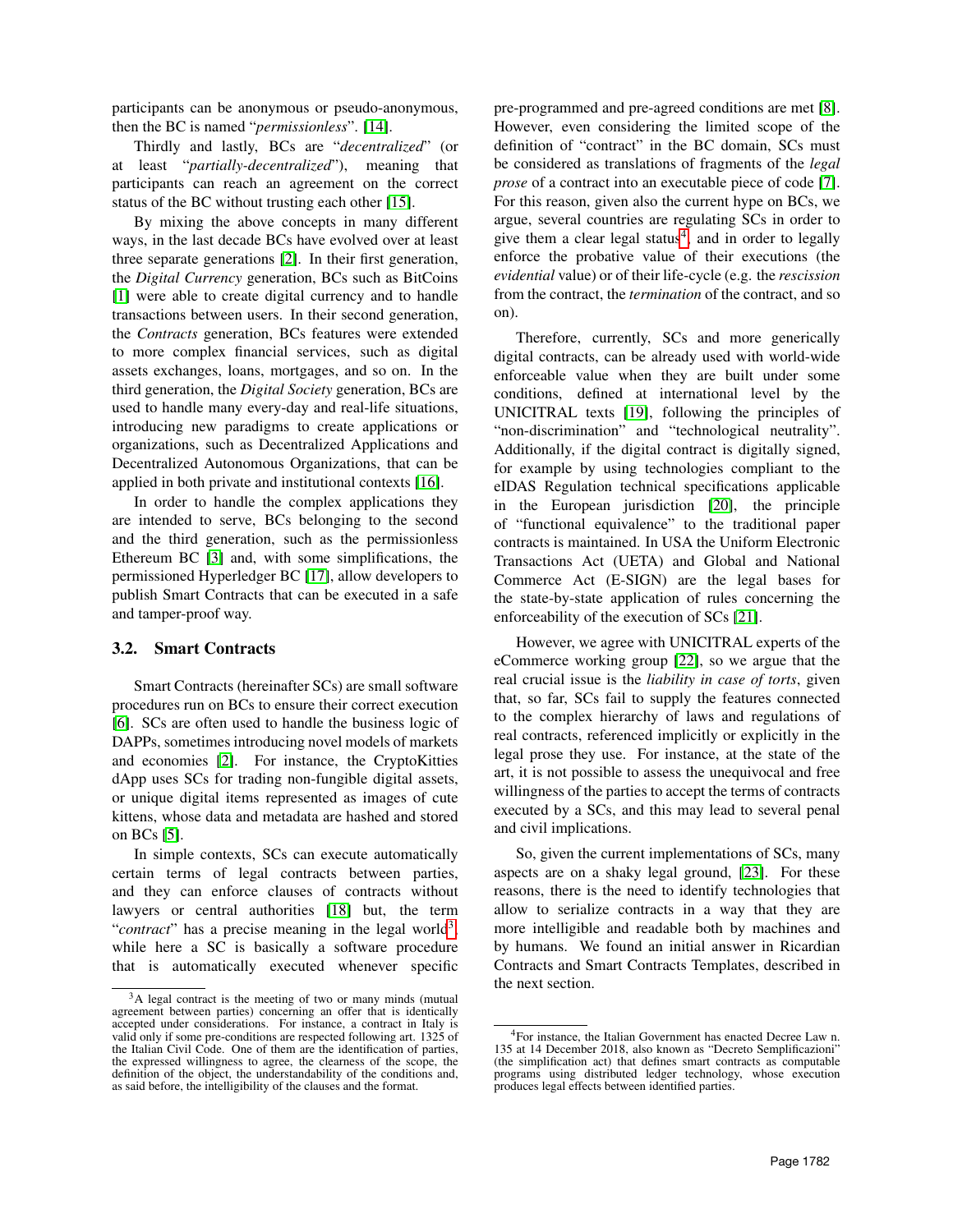## 3.3. Ricardian Contracts and Smart Contract Templates

In order to try to fill the gap between traditional text-based legal contracts and software for the automatic execution of their clauses, companies building BC technologies, like OpenBazaar [\[24\]](#page-9-17), allow contracts to be described and placed directly on the chain by means of implementations of *Ricardian Contracts* (hereinafter RCs) [\[9\]](#page-9-2). The idea behind RCs is that a full automated and legally enforceable contract, including their execution, should be composed of "*parameters*, *code*, and *prose*" [\[25\]](#page-9-18), linked together and signed by means of some secure cryptographic algorithm. In a nutshell, RCs are tamper-proof and digitally signed  $\langle P, C, M \rangle$  triples, where: (*P*) describes the denotational semantics (the legal prose) of the contract; (*C*) is the operational semantics, and therefore the code that must be automatically executed to enforce the prose of the contract; and (*M*) is the mapping, in the form of key-value parameters, of operations expressed in *C* and the prose expressed in *P* [\[10\]](#page-9-3). Studies have already made on implementation or extensions of RCs.

*Smart Contract Templates* (hereinafter SCTs) are implementations of RCs whose operational code is standardized and whose behavior is controlled by parameters contained in an electronic representation of the document that also contains the legal prose of the contract [\[26\]](#page-9-19). The main purpose of SCTs is to facilitate the management of the whole life-cycle of digital contracts, and examples of implementations have been proposed, mostly in financial contexts [\[27\]](#page-9-20). Four key aspects are particularly relevant for the management of SCTs in their life-cycle [\[11\]](#page-9-4): (1) tools must be supplied to allow people with legal skills to write contracts in legal prose, facilitating users to link legal prose to operational code even without programming skills; (2) the serialization of contracts must be done by means of standard vocabularies, flexible enough to allow the serialization of complex legal documents; (3) contracts must be serialized by means of standard mark-up that allows linking items in the legal prose to standard ontologies, and so allowing analysis and reasoning, and (4) features must be supplied to link the legal prose to operational code, to pass parameters contained in legal prose to the operational code, and to uniquely identify operational code that executes SLTs.

Although we agree that the four requirements highlighted by STCs are essential requirements for legal digital contracts, they do not take into consideration other important aspects for the intelligibility of contracts. More specifically, we argue that a model for intelligible digital contracts must also supply features to

describe: (1) other legal and non legal resources linked to contracts (for instance, *recitals* often refer to Acts that regulate the concepts involved in the contract); (2) the legal context of contracts (for instance, contracts may be challenged differently in a US country or in a EU country); (3) the operational context of contracts (i.e. on which BC an digital contract was executed); and (4) the information related to any automatic execution of contracts or any of their clauses. To fulfill these gaps, we introduce our "*Intelligible Contracts*" exposed in the next section.

## 4. Intelligible Contracts

Intelligible Contracts are legal contracts written in natural language that can be mapped, entirely or partially, to operational code living on BCs. Like RCs and SCTs, Intelligible Contracts supply an open specification for marking-up the legal prose of contracts by ensuring its readability also to machines, and creating and defining the bridge between partitions of legal prose and the corresponding operational code. Intelligible Contracts extend RCs and SCTs by supplying specifications for the intelligibility of digital contracts, in particular by: (4) linking all resources that compose contracts or define their legal contexts; (5) linking agents that are involved in the life-cycle of contracts; (6) linking the digital resources that describe how to execute the operational code; (7) linking the digital resources that report what happens during the executions of contracts.

The denotational definition of Intelligible Contracts is as follows<sup>[5](#page-3-0)</sup>:

```
Intelligible Contract::=
    UID and
Document+ and,
    Context+ and,
    Execution Report+
UID::= URI \Rightarrow HASHContext::=
    UID and
    Legal Context+ and
    Operational Context+ and
Legal Context::=
    (Legal Document Ref or
    Legal Document)+
Operational Context::=
    Operational Environment Ref+ and
    Operational Agent Ref+ and
    Operational Code Ref+
```
Operational Environment::= URI

<span id="page-3-0"></span><sup>5</sup>For the sake of consistency we use an Extended BNF-like form similar to the one in [\[11\]](#page-9-4) The notation can be summarized as follows: (::=) means "is defined as"; (\*) means "zero or more occurrences"; (+) means "one or more occurrences"; if neither (\*) or (+), then there must be "exactly one occurrence"; (x and y) means "both x and y"; (x or y) means "x or y or both". Additionally, we use:  $(\langle x,y, M \rangle)$  to denote a "triple where M is a mapping among elements belonging to x and element belonging to y", and  $(\overrightarrow{A} \Rightarrow \overrightarrow{B})$  to denote that "A and B are both mandatory and B is in function of the content of A".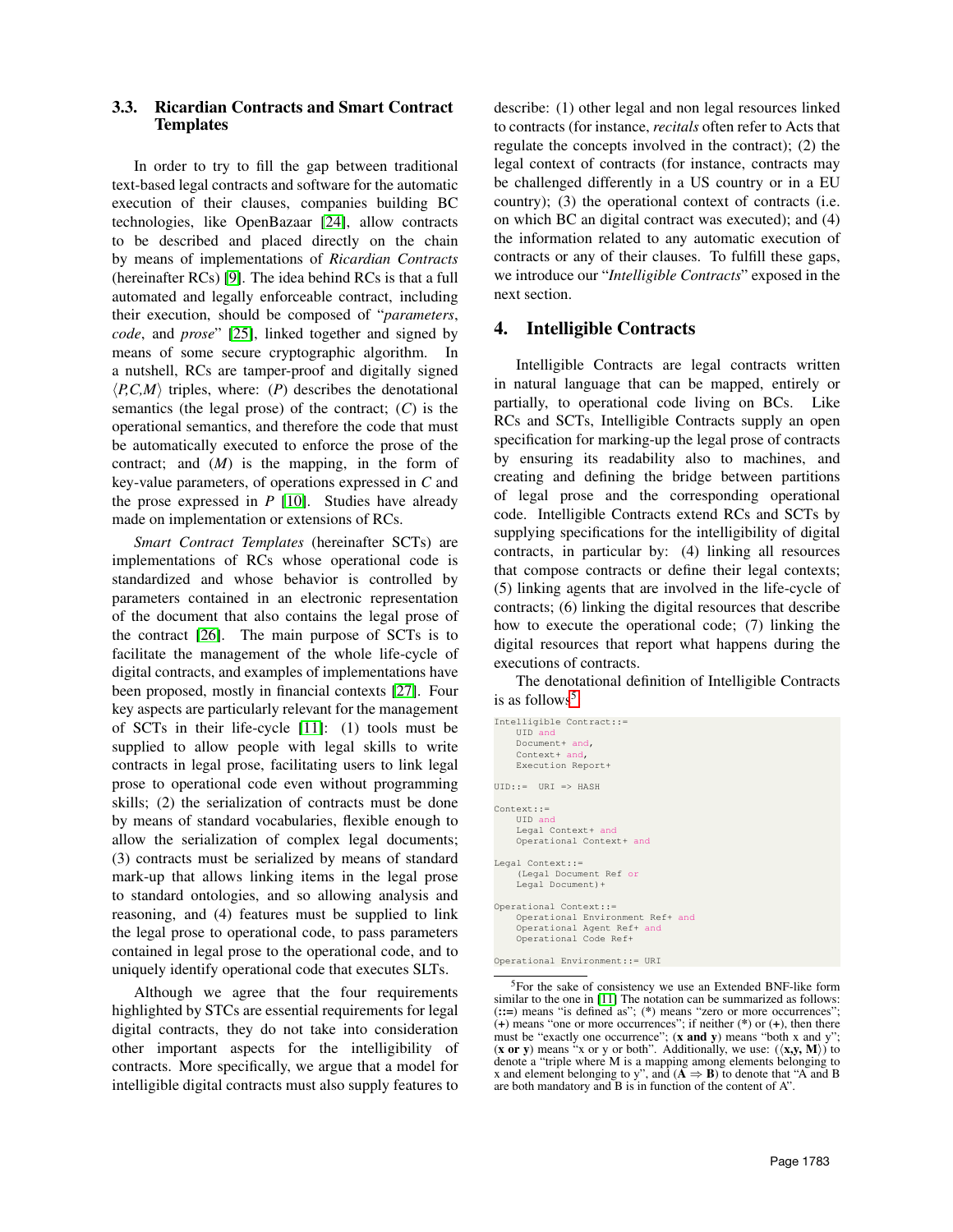```
Operational Agent::=
    UID
    Document+
Operational Code::=
    UID
    Bit+
Document::=
    UID and
   (Generic Document or
    Generic Document Ref)+ or
   (Legal Document or
    Legal Document Ref)+
Generic Document::= Bit+
Legal Document::=
    Legal Prose+ and
    Metadata+
Legal Prose::= Human Natural Language Statement+
Metadata::=
   (Legal Metadata or
    Operational Metadata)+
Legal Metadata: =
   <Legal Prose,
    Legal Context,
   Description>
Operational Metadata::=
   <Legal Prose,
Operational Context,
    Description>
Description::=
    Human Description+ or
    Automatic Description+
Execution Report::=
    UID,
    Document+,
```
Informally, an *Intelligible Contract* is a unique collection of linked machine-readable resources describing a legal contract, its legal prose, its legal context, and information on which parts of it can be automatically processed and how to do it.

Intelligible Contracts are primarily aimed to describe automatically executable legal digital contracts, but their definition is open to other uses. Implementations must satisfy a set of mandatory components: (1) an identification and referencing component (2) a document component; (3) a context component; and, (4) a process component.

Unique identifiers, or UID, are pairs composed of a Uniform Resource Identifier and a hash value generated by a hashing function on the content of the resource the URI points to. It is worth noting that, since hashes are computed on the content of resources, UIDs expect resources to be immutable. Thus, it is important that URIs reference resource as available at a specific moment in time.

Intelligible Contracts supports both generic and legal documents, as actual resources or references to external locations. Legal documents are documents whose content is needed for the intelligibility and the life-cycle of Intelligible Contracts. Legal documents must be serialized so as to make Intelligible Contracts compliant to RCs and SCTs specifications: human and machine readable, structured so as to preserve the text and the logical and semantic structure of the prose, serialized by means of standard technologies and linkable to other resources. Metadata must be specified for each legal document belonging to Intelligible Contracts. Legal metadata may include: issue date, enforcement date, signature date, amendments to document, info on its versions, etc. Operational metadata describe the prose in function of its operational context. For instance, if an Intelligible Contract is processed to assess its enforcement, then operational metadata must include relevant data about enforcement. These descriptions must be readable by both humans and machines.

Context in Intelligible Contracts is divided into legal context and operational context. The legal context is the legal environment under which the Intelligible Contract is described or executed. It contains or references legal documents, such as acts cited in the introductory text (the *recitals*), or other related contracts. It would be appropriate that all included or referenced documents are serialized using the same data format as the contract. The operational context of Intelligible Contracts is composed by references to operational parts for the execution of the contract. It contains execution parameters, references to operational environment (i.e., the platform that will store and execute the code), operational agents and operational code. Operational agents are references to the entities passively or actively involved in an execution.

Execution Reports are sets of documents identified by a UID summarizing events happened during the execution of the contract, such as a judgment, the logs created by the operational environment during a specific execution, or legal documents related to a subpoena against a failure in an execution. Report documents should be serialized by means of the same markup language of the other documents.

All the requirements described in this section and in the previous ones must be followed by any implementation of Intelligible Contracts.

# 5. An implementation of Intelligible **Contracts**

In this sections we expose an implementation of Intelligible Contracts by describing a stack of technologies that, used together, fulfill the list of requirements of Intelligible Contracts discussed in the previous section.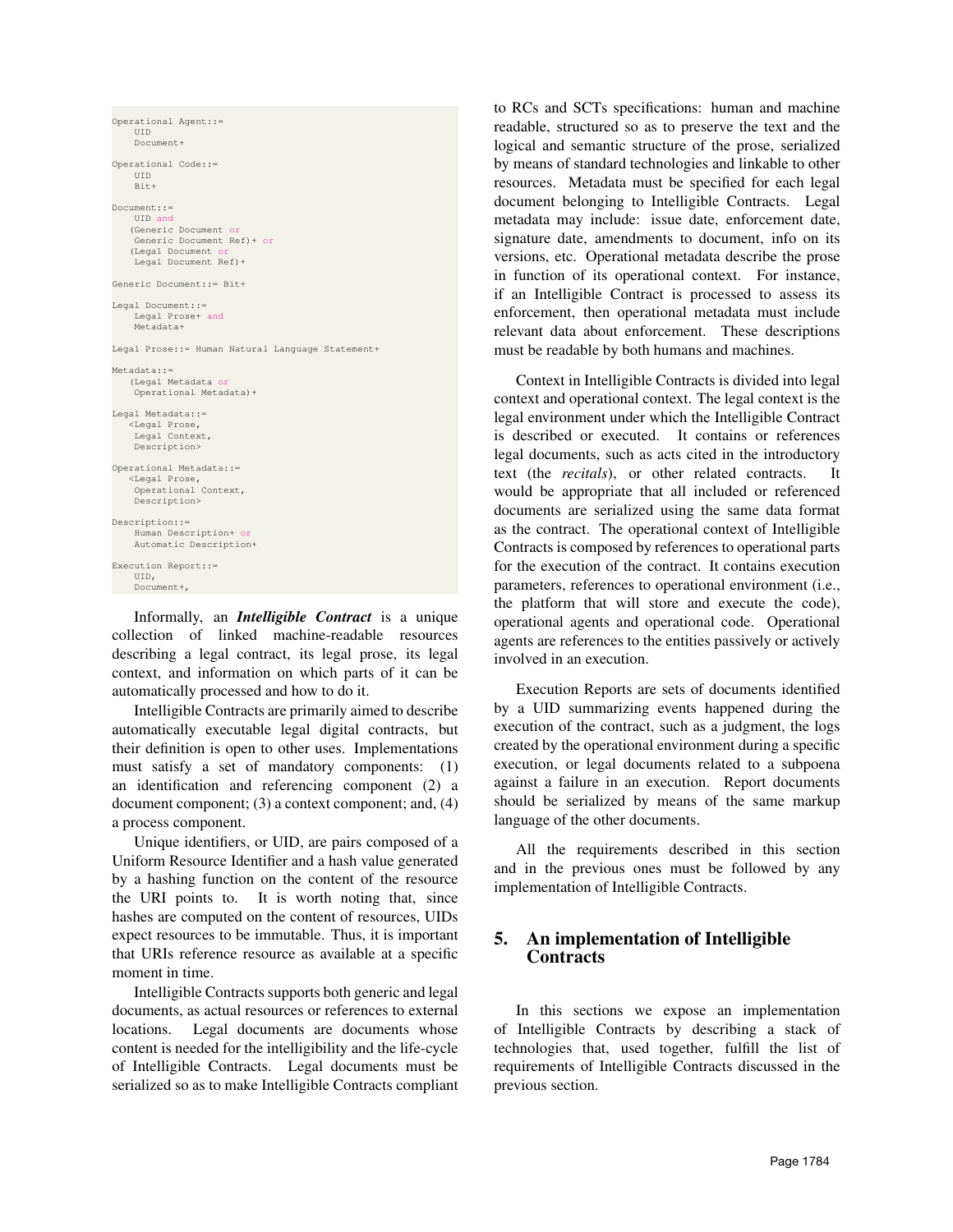#### 5.1. Akoma Ntoso

Akoma Ntoso (developed by the LegalDocML Technical Committee of OASIS) is an XML OASIS standard for modelling legal resources [\[12\]](#page-9-5). Akoma Ntoso (hereinafter AKN) has proved to be effective in several diverse legal and non-legal contexts, such as modelling laws [\[28\]](#page-9-21) [\[29\]](#page-9-22), modelling legal changes over time [\[30\]](#page-9-23), modelling legal documents by inter-governmental institutions [\[31\]](#page-9-24), modelling legal documents facilities management [\[32\]](#page-9-25), and modelling interactions among citizens in deliberative systems [\[33\]](#page-9-26). The AKN standard is composed of two specifications: (1) an XML vocabulary for structuring legal documents [\[34\]](#page-9-27), and (2) a FRBR-based naming convention for identification of legal resources [\[35\]](#page-9-28). In addition, AKN supplies an informal ontology to describe relevant entities and to connect them to specific parts of the legal text [\[36\]](#page-9-29). Akoma Ntoso can fulfill most of the requirements of Intelligible Contracts, and several tools for handling AKN documents already exist (i.e. the LIME editor <http://lime.cirsfid.unibo.it> and the akomando framework [http://akomando.](http://akomando.bitnomos.eu) [bitnomos.eu](http://akomando.bitnomos.eu)).

#### 5.2. The InterPlanetary Linked Data

The InterPlanetary Linked Data (hereinafter IPLD) defines a set of standards and technologies that can be used to create universally addressable data structures (<https://github.com/ipld/specs>). In a nutshell, IPLD allows to link resources identified by hashes that can refer to diverse resources, like SCs on Ethereum or content on the InterPlanetary File System (hereinafter IPFS). The IPFS is a distributed file system on which it is possible to put versioned content and other data and software that base their functioning on tamper-proof hashing systems (<https://ipfs.io>).

### 5.3. LegalRuleML

The LegalRuleML (hereinafter LRML) OASIS standard [\[37\]](#page-9-30) is a interchange language for rules in the legal domain that is both human readable and machine readable [\[38\]](#page-9-31). By supplying a rich XML vocabulary, the LRML standard allows Legal Knowledge Engineers to re-express the legal prose contained in legal document, highlighting business rules and connecting them to automatic legal reasoners enriched by Linked Open Data information [\[13\]](#page-9-6). Several studies exist that show how to execute automatic legal reasoning by means of LRML [\[39\]](#page-9-32). Additionally, engines for automatic legal reasoning using LRML files have been proposed (i.e SPINdle), as well as editors to facilitate the creation and

editing of LRML files side-by-side with AKN files [\[40\]](#page-9-33).

# 5.4. An example scenario: Data Processing Agreements

In this subsection, we show fragment of code (and concepts) related to a Data Processing Agreement (hereinafter DPA) compliant to the General Data Protection Regulation (GDPR) of the EU regulation<sup>[6](#page-5-0)</sup>. There are several motivations to choose this scenario: first, the academical interest in GDPR-compliant BCs applications [\[41\]](#page-9-34) and, we believe, an intelligible representation of GDPR-compliant legal contracts may help to address the issue. Secondly, DPAs are complex contracts involving several legal and non-legal resources, such as scheduling and privacy policies of services, and several entities and concepts, such as users, processors and so on. Moreover, DPA may be affected by many jurisdictions, because it is often related to world-wide services. Thirdly, a template of the legal prose of GDPR-compliant DPA is publicly available at: [https://gdpr.eu/](https://gdpr.eu/data-processing-agreement/) [data-processing-agreement/](https://gdpr.eu/data-processing-agreement/).

The next section shows how the naming convention of AKN may be used for an Intelligible Contracts that serializes a DPA template.

5.4.1. Identification and References The AKN naming convention allows to specify human readable URI that are useful to represent the UIDs of contracts and their documents, to specify hierarchical relations between documents, to allow versioning of Intelligible Contracts, to express references to legal documents belonging to the legal context, and to express references within the operational context. The AKN naming convention organizes resources hierarchically in four concepts, the work, the expression, the manifestation, and the item [\[35\]](#page-9-28) according to the FRBR conceptual model [\[42\]](#page-9-35). The work is the most abstract concept of the legal resource. The expression is used to identify specific temporal and linguistic versions of the legal document. The manifestation is a serialization of a version in a specific data format. The item is a physical file where a manifestation is stored.

In our scenario, the AKN identifiers of an Intelligible Contract representing a DPA could be:

#### Work:

<span id="page-5-0"></span><sup>6</sup>The Regulation (EU) 2016/679 (General Data Protection Regulation) entered into operation at 28 May 2018 with enforcebility in all the EU countries and also to those controllers that operate with European Personal Data.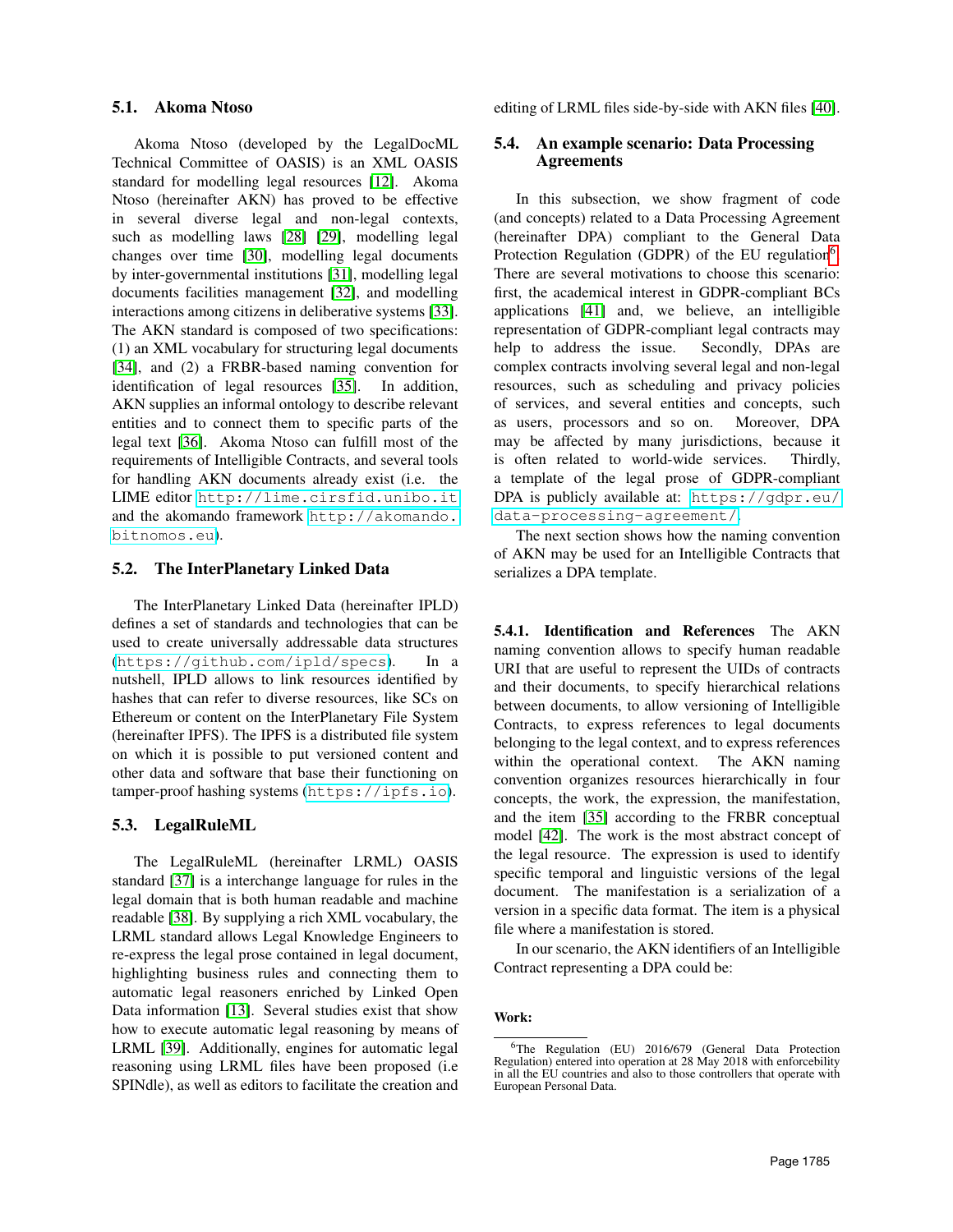1. [/akn/it/documentCollection/dpa/](/akn/it/documentCollection/dpa/company/2019-07-12/1) [company/2019-07-12/1](/akn/it/documentCollection/dpa/company/2019-07-12/1)

#### Expressions:

- 1. [/akn/it/documentCollection/dpa/](/akn/it/documentCollection/dpa/company/2019-07-12/1/ita@2019-09-12) [company/2019-07-12/1/ita@2019-09-12](/akn/it/documentCollection/dpa/company/2019-07-12/1/ita@2019-09-12)
- 2. [/akn/it/documentCollection/dpa/](/akn/it/documentCollection/dpa/company/2019-07-12/1/eng@2019-11-12/!main) [company/2019-07-12/1/eng@2019-11-12/](/akn/it/documentCollection/dpa/company/2019-07-12/1/eng@2019-11-12/!main) [!main](/akn/it/documentCollection/dpa/company/2019-07-12/1/eng@2019-11-12/!main)
- 3. [/akn/it/documentCollection/dpa/](/akn/it/documentCollection/dpa/company/2019-07-12/1/eng@2019-11-12/!schedule_1) [company/2019-07-12/1/eng@2019-11-12/](/akn/it/documentCollection/dpa/company/2019-07-12/1/eng@2019-11-12/!schedule_1) [!schedule\\_1](/akn/it/documentCollection/dpa/company/2019-07-12/1/eng@2019-11-12/!schedule_1)

#### Manifestations:

- 1. [/akn/it/documentCollection/contract/](/akn/it/documentCollection/contract/company/2019-07-12/1/ita@2019-09-12/!main.akn) [company/2019-07-12/1/ita@2019-09-12/](/akn/it/documentCollection/contract/company/2019-07-12/1/ita@2019-09-12/!main.akn) [!main.akn](/akn/it/documentCollection/contract/company/2019-07-12/1/ita@2019-09-12/!main.akn)
- 2. [/akn/it/documentCollection/contract/](/akn/it/documentCollection/contract/company/2019-07-12/1/eng@2019-11-12/!main.akn) [company/2019-07-12/1/eng@2019-11-12/](/akn/it/documentCollection/contract/company/2019-07-12/1/eng@2019-11-12/!main.akn) [!main.akn](/akn/it/documentCollection/contract/company/2019-07-12/1/eng@2019-11-12/!main.akn)
- 3. [/akn/it/documentCollection/contract/](/akn/it/documentCollection/contract/company/2019-07-12/1/eng@2019-11-12/!schedule_1.akn) [company/2019-07-12/1/eng@2019-11-12/](/akn/it/documentCollection/contract/company/2019-07-12/1/eng@2019-11-12/!schedule_1.akn) [!schedule\\_1.akn](/akn/it/documentCollection/contract/company/2019-07-12/1/eng@2019-11-12/!schedule_1.akn)

The syntax of the Naming convention allows us to conclude, for instance, that manifestation 3 embodies expression 3 which realizes work 1, etc.

The AKN naming convention can be used to describe the whole tree of resources of an Intelligible Contract, including documents belonging to the legal domain and to the operational domain. The DPA of our scenario explicitly refers to the GDPR in its recitals<sup>[7](#page-6-0)</sup>, and the Intelligible Contract can reference to its Work as [/akn/eu/act/regulation/eu/](/akn/eu/act/regulation/eu/2016-04-05/2016-679/!main) [2016-04-05/2016-679/!main](/akn/eu/act/regulation/eu/2016-04-05/2016-679/!main) using the AKN Naming Convention.

Entities and concepts belonging to the operational context can also be mentioned in the same way by means of the informal ontology supplied with AKN [\[36\]](#page-9-29). For instance, the "company" that acts as the processor (in our specification this is an operational agent) can be identified with a URI such as [/akn/ontology/](/akn/ontology/organizations/eu/companyXY) [organizations/eu/companyXY](/akn/ontology/organizations/eu/companyXY), and the legal concept of "being a minor" as used in a privacy policy can be identified by a URI such as [/akn/ontology/](/akn/ontology/concept/eu/PrOnto/minor) [concept/eu/PrOnto/minor](/akn/ontology/concept/eu/PrOnto/minor) [\[43\]](#page-9-36).

5.4.2. Using the InterPlanetary Linked Data Intelligible Contracts need that hashes are calculated on the content of resources, so it is not feasible to put the tamper-proof hash representing itself inside an Intelligible Contract. We must find a way to compute hash of concepts represented by AKN-style URIs that, if needed, can resolve to the hash of the actual content of documents identified by URI.

IPLD and IPFS can be used together to ensure that a logical object always map to the same physical digital object. For instance, when adding to the IPFS a nested folder structure that describes an expression of the DPA, then there a logical object will be created on the IPFS with its own hash. Anyone uploading the same directory structure will obtain the same hash. But if a change happens to the folder, e.g., if the AKN file representing the DPA is inserted with the name dpa.akn, and the folder is uploaded again to the IPFS, we have an hash for the AKN file but the hash of the folder will show the change. Thus we have an immutable addressing system composed of the hash of the content and the URI pointing to the content.

5.4.3. Using the Akoma Ntoso XML Vocabulary All documents or resources referenced in an Intelligible Contract must always use a double reference, both a readable URI and a hash of its content. As such, the markup language must support both. The AKN XML vocabulary, aimed to associate XML markup to legal and parliamentary resources, is highly extensible and customizable [\[34\]](#page-9-27). Although it does not supply a document type for contracts, it does supply many elements that are typical of legal documents that can be used to mark up the partitions of the legal prose of a contract. According to their definition in section 3, Intelligible Contracts are "document collections", which are explicitly supported in AKN with its own specific document type. Fragments in legal prose can be connected to legal contexts and operational contexts of Intelligible Contracts by linking texts and concepts to pairs of URIs and hashes, which together compose the UIDs in the Intelligible Contract terminology.

The following XML code contains a fragment of the recitals of DPA:

| $<$ recital>                                                |
|-------------------------------------------------------------|
| $<$ num $>(C)$ $<$ /num $>$                                 |
| < p                                                         |
| The Parties  omissis in relation to data processing         |
| and with the                                                |
| <ref <="" refersto="#qdpr-expression" td=""></ref>          |
| href="/akn/eu/act/requlation/eu/2016-04-05/67902018-05-25"> |
| Requlation (EU) 2016/679 of the European Parliament and     |
| of the Council of 27 April 2016                             |
| $\langle$ /ref>                                             |
| omissis                                                     |
| of the Directive 95/46/EC (General Data Protection          |
|                                                             |

<span id="page-6-0"></span><sup>7</sup> WHEREAS *omissis* (C) The Parties ...*omissis*... in relation to data processing and with the Regulation (EU) 2016/679 of the European Parliament and of the Council of 27 April 2016 ...*omissis*... Directive 95/46/EC (General Data Protection Regulation). *omissis*"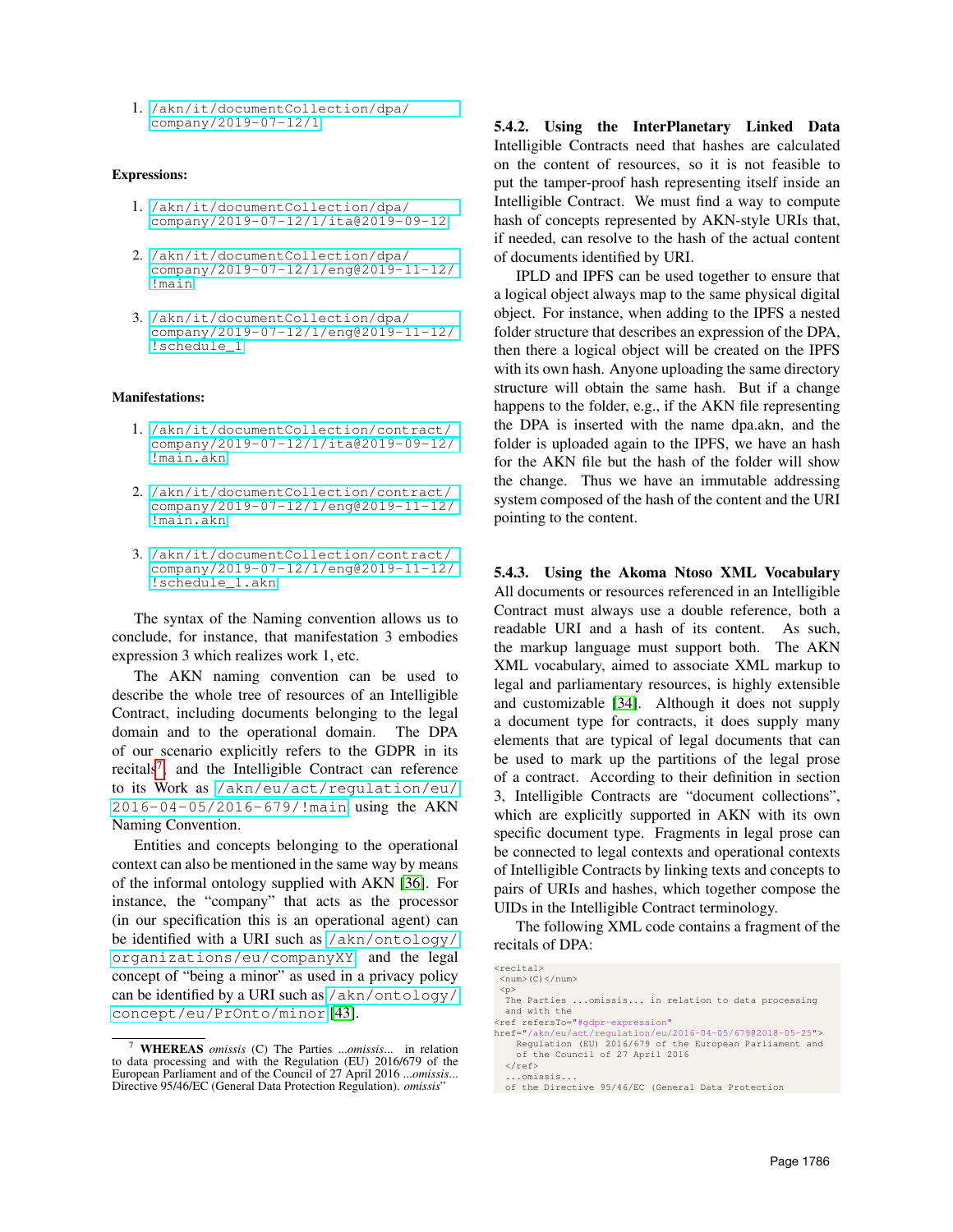Regulation).  $\langle$ /p> </recital>

The ref elements that wraps the GDPR regulation points to the work URI of the GDPR as well as to an internal id (in its refersTo attribute). The refersTo attribute points to another fragment of XML that contains the hash of the document expressed as yet another URI:

```
<references source="#editor">
<TLCReference
  GUID="gdpr-expression"
   name="GDPR"
    showAs="General Data Protection Rule"
   href="/akn/references/expression/eu/gdpr/ipfs/QmU...A3Nn">
</TLCReference>
</references>
```
The reference to the GDPR is thus bound to both a human readable URI and to a tamper-prof hash, in accordance with the Intelligible Contracts requirements.

5.4.4. Using LegalRuleML We now explain how to link the legal prose and other metadata to actual operational code, such as smart contracts residing on the block chain, using LRML, that is our last brick for bridging the legal prose to operational code.

For a very basic example, we consider a clause of the terms and conditions of a service of the information company that collects personal data from the data subject:

> "Users of the Service - This Service is provided exclusively to individuals who are not minors and live in a EU country or in the US."

This clause involves non-trivial legal concepts that may be difficult to resolve. Firstly the concept of "*minor*", secondly, the concept of "*living in a country*", and thirdly, the concept of minor must be evaluated with regard to the country in which the person is living. For instance, if the person is a US citizen, the definition of minor is provided by the "*Children's Online Privacy Protection Rule*" (COPPA), whereas, if the user is an EU citizen, the concept of minor will be regulated by the GDPR itself.



```
</references>
...omissis...
<meta>
...omissis...
<clause eId="cls_6">
<heading>
  Users of the Service
 </heading>
 <content>
  <p>
   This Service is provided exclusively to individuals who
   are not <concept referstTo="#minor">minors</concept> and
   <concept refersTo="#livingInACountry">live in
   </concept> a <location refersTo="#eu">
EU country </location> or in the
   <location refersTo="#us"> US </location>.
   \langle/p>
  </content>
</clause>
...omissis...
```
#### ...omissis...

```
<lrml:Comment> GDPR - minor consent </lrml:Comment>
 <lrml:LegalReferences
 refType="http://example.org/lrml#LegalSource">
  <lrml:LegalReference
  refersTo="ref1"
  refID="/akn/eu/act/regulation/2016-04-27/2016-679/eng@2018-
  05-25/!main#art_8__para_1"
  refIDSystemName="AkomaNtoso3.0-2017-06" />
</lrml:LegalReferences>
 ... omissis ...
 <lrml:Statements >
 <lrml:PrescriptiveStatement key="ps1">
  <ruleml:Rule
   key=":ruletemplate2"
  closure="universal">
   ...omissis...
<ruleml:if>
    <ruleml:And key=":and1">
     <ruleml:Atom key=":atom1">
<ruleml:Rel iri=":child" />
      <ruleml:Var >X</ruleml:Var>
     \langle/ruleml:Atom>
     <ruleml:Atom key=":atom2">
      <ruleml:Rel iri=":atLeast16years" />
      <ruleml:Var >X</ruleml:Var>
     </ruleml:Atom>
     <ruleml:Atom key=":atom4">
      <ruleml:Rel iri=":informationSocietyService" />
      <ruleml:Var >D</ruleml:Var>
      <ruleml:Var >S</ruleml:Var>
     </ruleml:Atom>
     <ruleml:Atom key=":atom5">
      <ruleml:Rel iri=":Controller" />
      <ruleml:Var >Y</ruleml:Var>
      <ruleml:Var >S</ruleml:Var>
     </ruleml:Atom>
    </ruleml:And>
   \langle/ruleml:if>
   <ruleml:then>
    <lrml:Obligation iri=":obligation">
     <ruleml:Atom key=":atom6">
<ruleml:Rel iri=":ObtainConsent" />
      <ruleml:Var >X</ruleml:Var>
      <ruleml:Var >Y</ruleml:Var>
      <ruleml:Var >S</ruleml:Var>
     </ruleml:Atom>
    </lrml:Obligation>
   </ruleml:then>
  </ruleml:Rule>
</lrml:PrescriptiveStatement>
</lrml:Statements>
...omissis...
```
The above listings show, respectively, how to mark up in AKN the clauses of the terms and conditions for minors, and the mapping from the condition to concepts expressed in the GDPR marked up by means of the LRML. The second fragment can be seen as "an interpretation of the article 8 of the GDPR in function of the terms and conditions of the Intelligible Contract". This demonstrate how the LRML standard supplies the last necessary technology to Intelligible Contracts to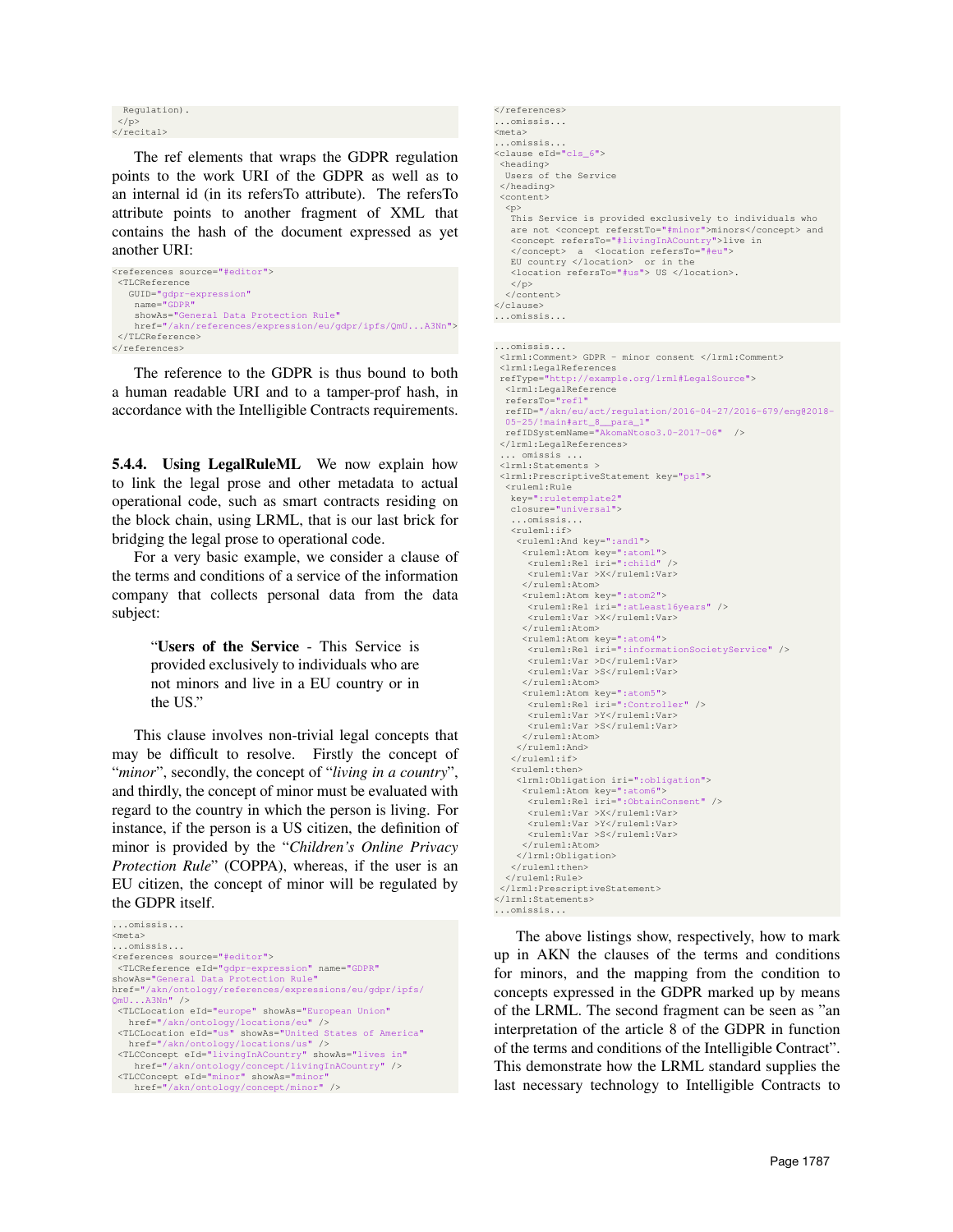be at the same time human and machine readable. In the next section we discuss implications of introducing implementations of Intelligible Contracts in BCs.

## 6. Discussions and Conclusions

In this paper we have exposed the "*Intelligible Contract*", a novel approach to serialize automatically executable legal digital contracts that can be understood both by humans and by machines.

We argue that our model and definition of Intelligible Contracts, exposed in section 4, replies to our first research question (*RQ1*). Firstly, indeed, Intelligible Contracts are intelligible to humans because they can be written in legal prose without omitting important fragments of the legal text (i.e. recitals, citations and so on). Secondly, Intelligible Contracts are understandable by machines because their legal prose and legal context must be serialized in machine-readable formats.

In section 5 we answered to our second research question (*RQ2*) by identifying standard technologies to implement Intelligible Contracts. Indeed, with our implementation we shown that: (1) AKN can be used to serialize the legal prose of contracts and to serialize and link other legal and non legal documents; (2) the AKN naming convention and IPLD technologies can be used together to uniquely identify contracts and their related resources; (3) LRML can be used to map the legal prose of contracts to its legal and operational contexts.

It is worth noting that our implementation is environment agnostic, meaning that it does not supply any specification on how to store and handle LRML and AKN documents. As a sample, the architecture depicted in Figure 1 is suitable to handle a simplification of the scenario described in section 5. Figure 1, is also intended to supply a more clear sight on how components of Intelligible Contracts can be pieced together in a (partially) distributed and (partially) decentralized system.



Figure 1. A sample architecture for handling Intelligible Contracts.

In the architecture depicted in Figure 1, the legal contract and its related resources are marked-up in AKN and stored in a private database. The legal contract is then referenced, by means of its hash and its URIs, in a centralized BC (based on Hyperledger), that also contains info of involved parties. An external online service uses a reasoner (such as SPINdle) and a LRML document to verify if the party two is a minor. Rules for this check are retrieved from the legal contract and from regulations and laws that can be stored on a distributed database (i.e. IPFS). Eventually, the service calls a SC that creates a immutable "*eligibility token*" on the BC whose ownership means that the party is eligible to sign that contract in that legal and operational context. The eligibility SC is a simple and standardizable piece of code, and because the proof of eligibility must be publicly available (as a requirement of this fictitious scenario), the SC can be stored on a public BC (i.e Ethereum).

We argue that Intelligible Contracts could be a first brick to fill several technical and legal gaps related to using digital contracts in BCs. For instance, Intelligible Contracts, and our implementation of them, can help to analyze lack o willness of parties, to analyze liability in case of torts, and to overcame current limitation derived by the immutability of BCs (by supplying a versioning system inherited by the adoption of AKN and its naming convention).

Our work is yet to be completed. In the future we plan: (1) to model and implement full real-world scenario in order analyze pros and contra of using Intelligible Contracts; (2) to investigate benefits or limitations of Intelligible Contracts in relation to specific BCs environments (i.e. permissioned vs. permissionles); (3) to further customize AKN for better modelling the concept of contracts according to private law theory, and (4) to address the standardization of operational code that executes Intelligible Contracts on BCs.

# **References**

- <span id="page-8-0"></span>[1] S. Nakamoto *et al.*, "Bitcoin: A peer-to-peer electronic cash system," 2008.
- <span id="page-8-1"></span>[2] M. Swan, *Blockchain: Blueprint for a new economy*. " O'Reilly Media, Inc.", 2015.
- <span id="page-8-2"></span>[3] V. Buterin *et al.*, "Ethereum white paper: a next generation smart contract & decentralized application platform," *First version*, 2014.
- <span id="page-8-3"></span>[4] S. Voshmgir, "Tokenized networks: What is a dao?," 2019.
- <span id="page-8-4"></span>[5] K. Turner, "The cryptokitties genome project," December 2017.
- <span id="page-8-5"></span>[6] M. Bartoletti and L. Pompianu, "An empirical analysis of smart contracts: platforms, applications, and design